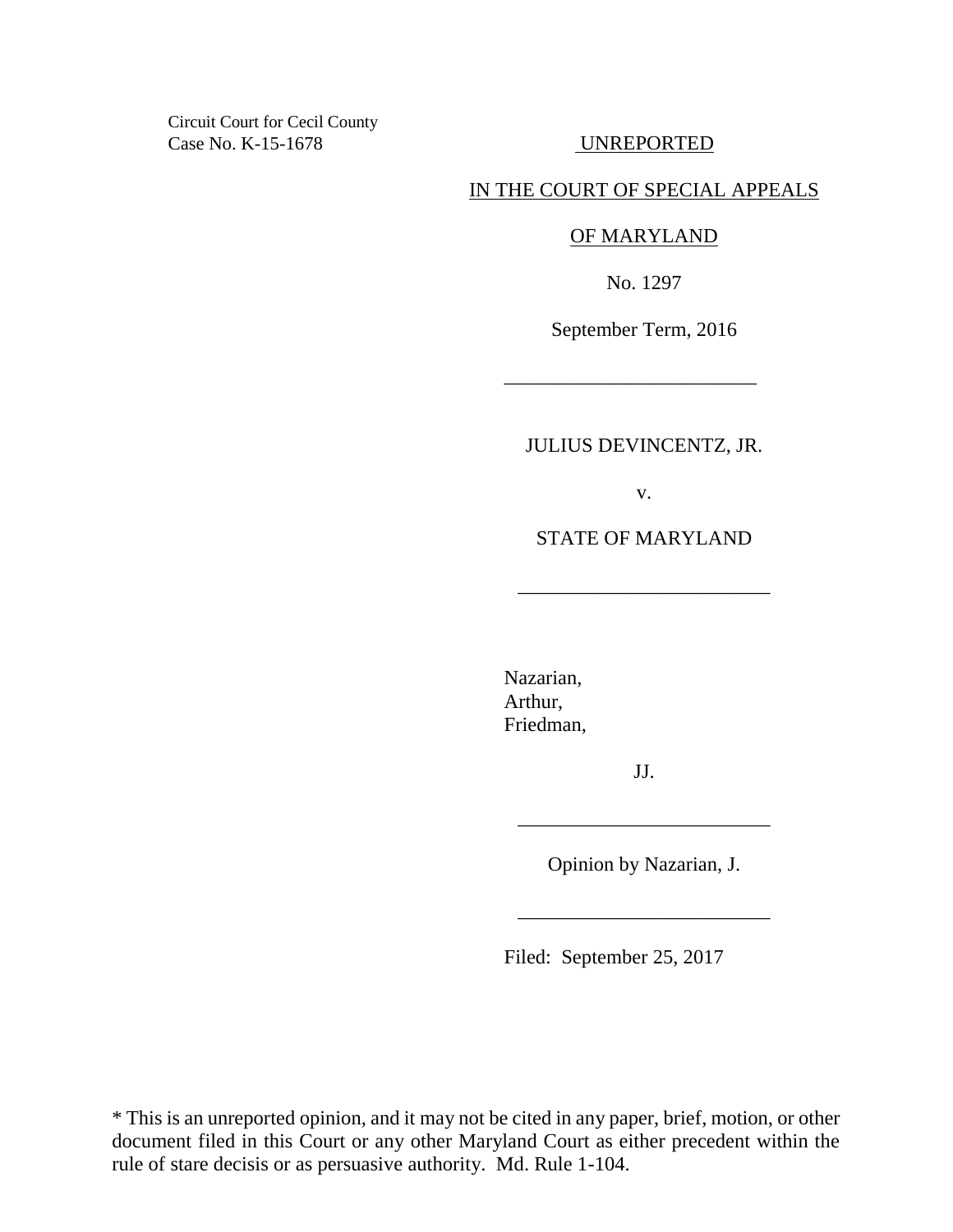Julius Devincentz was charged with a number of offenses, pled not guilty and proceeded to a jury trial in the Circuit Court for Cecil County. The jury convicted him of sexual abuse of a minor and assault in the second degree. During trial, the circuit court sustained objections to statements by Mr. Devincentz's son that the victim, K.C., was untruthful and that once, during a fight with Mr. Devincentz, she said that "she could do [things] that would get [Mr. Devincentz] in trouble." Mr. Devincentz challenges these rulings, but his arguments are not preserved for appellate review.

### **I. BACKGROUND**

In 2008, Mr. Devincentz and Yvette Devincentz met, began a romantic relationship, and eventually married. Ms. Devincentz and her two minor children, including her daughter, K, moved in with Mr. Devincentz and his three children. In April 2015, K was placed at the Maryland Salem Children's Trust residential facility.

On September 17, 2015, K told her therapist that Mr. Devincentz had sexually abused her. These allegations were reported and the Elkton Police Department began an investigation. Mr. Devincentz spoke with the police and denied the allegations.

K testified at trial that when she was seven years old, Mr. Devincentz asked her to sit on his lap while he watched pornography on a computer in the living room and touched the inside of her vagina with his finger. She described another incident that occurred two weeks later, when Mr. Devincentz lay down on a futon in the living room with her while no one was home, again inserted his finger into her vagina, then gave her five dollars so that she would not tell her mother. She testified as well that between the time when she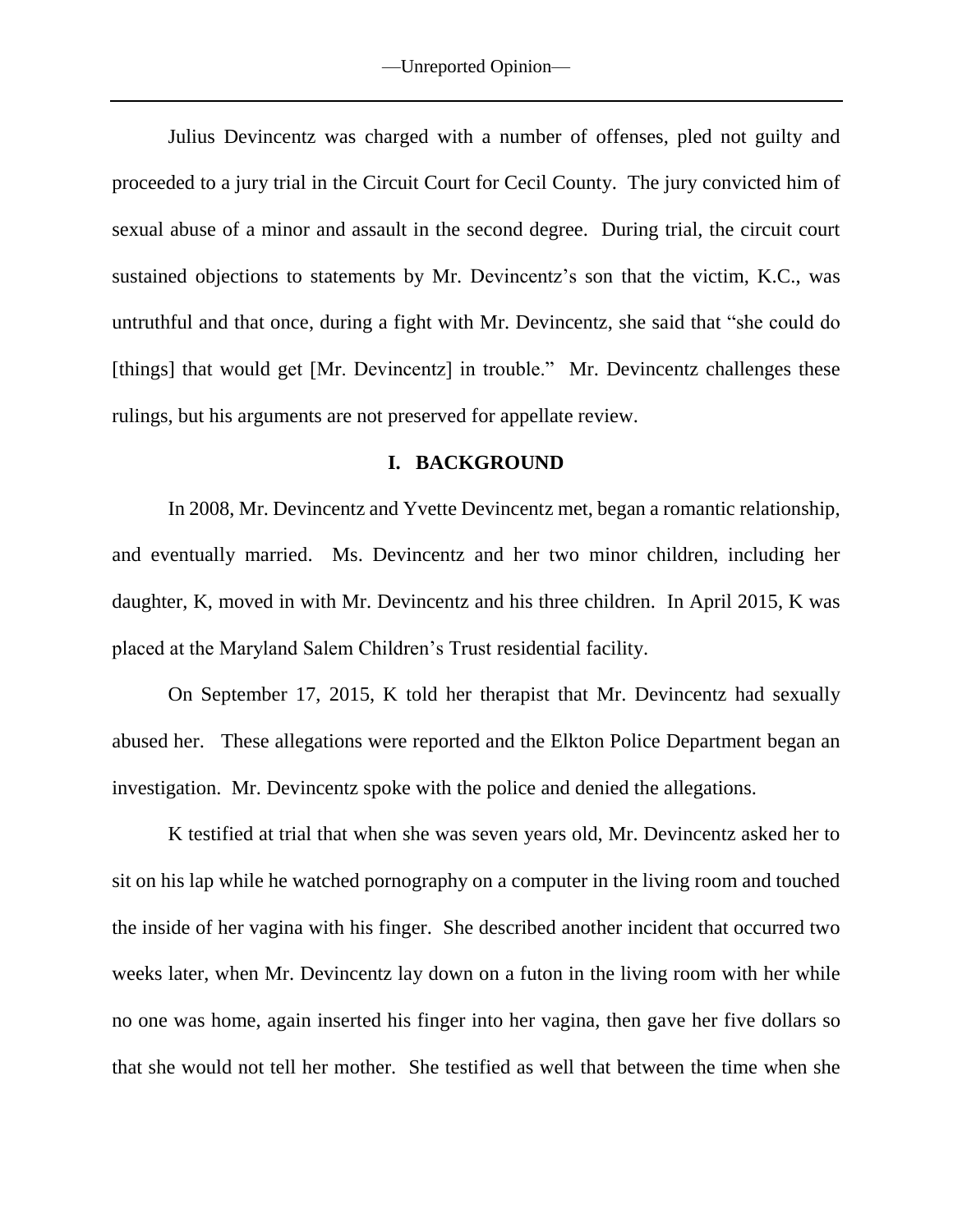was ten and twelve, on four or five occasions, Mr. Devincentz offered her money to lift up her shirt, which she declined, and also grabbed and slapped her buttocks over her clothes while they both were in the kitchen.

At trial, Mr. Devincentz called his twenty-year old son, Joshua ("Son"), in his defense. Son testified that he lived in the same household, and described an argument between Mr. Devincentz and K over a cell phone. The court allowed Son to testify about K's conflicts with the people in the family, including Mr. Devincentz, but sustained the State's objection when Son stated that K had reacted to the quarrel by "screaming and saying things that she could do that would get [Mr. Devincentz] in trouble." The Court also sustained the State's objection to Son's statement that K "would not tell the truth about certain things."

The jury convicted Mr. Devincentz of sexual abuse of a child and second-degree assault, and Mr. Devincentz appeals.

#### **II. DISCUSSION**

Mr. Devincentz raises two issues on appeal.<sup>1</sup> *First*, he contends that the circuit court abused its discretion when it sustained the State's objection to Son's testimony that K

 $\overline{a}$ 

2. Did the trial court err in sustaining the State's objection after Joshua Devincentz testified that he heard [K.C.] threaten to get appellant in trouble?

<sup>&</sup>lt;sup>1</sup> In his brief, Mr. Devincentz phrased the Questions Presented as follows:

<sup>1.</sup> Did the trial court abuse its discretion in limiting appellant's examination of Joshua Devincentz, a defense character witness?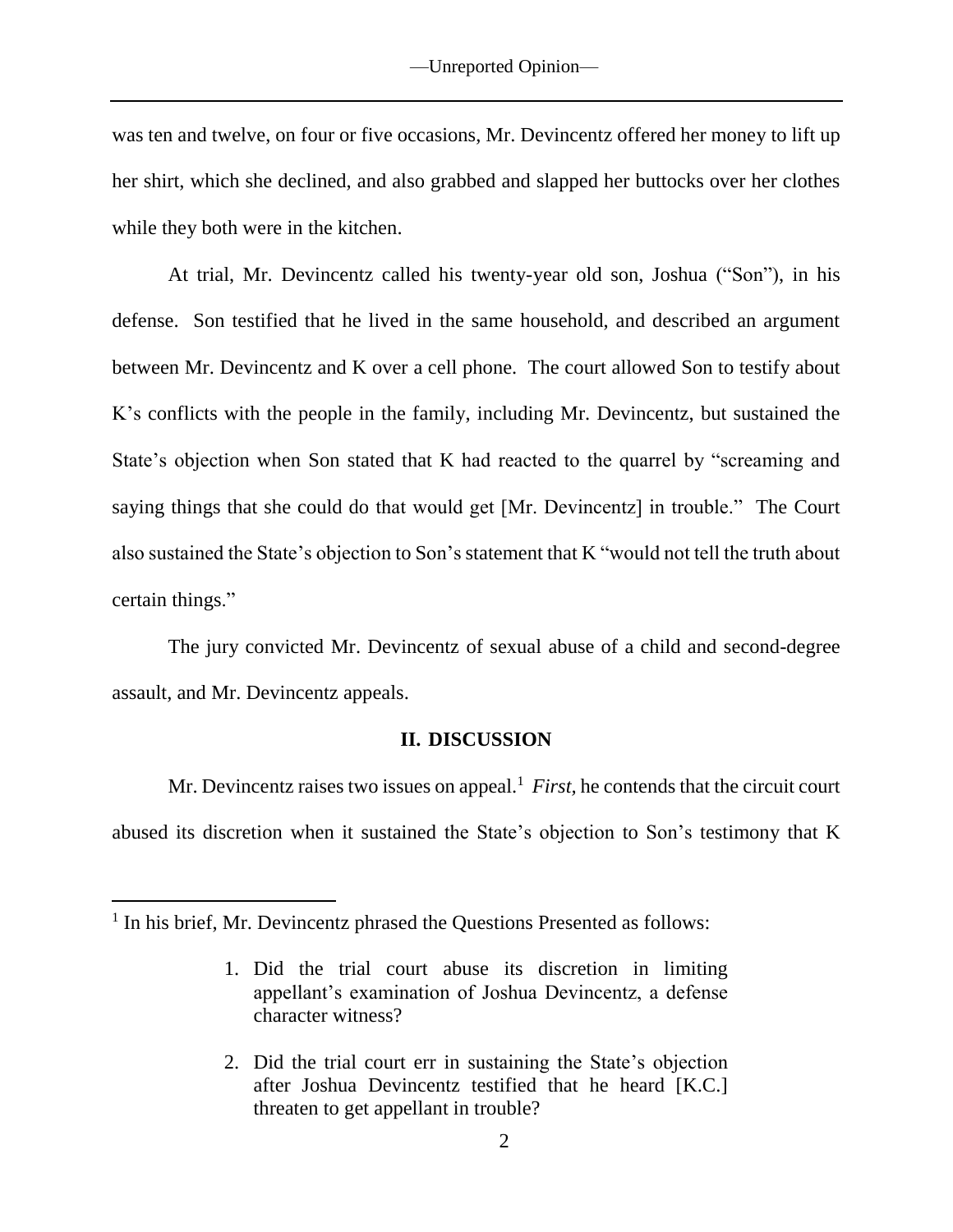would not tell the truth about certain things, which limited Son's testimony regarding his opinion of K's credibility. *Second*, he contends that the circuit court abused its discretion when it sustained the State's objection to the Son's testimony that, during an argument between K and Mr. Devincentz, K said "she could do [things] that would get [Mr. Devincentz] in trouble." The State contends that these issues were not preserved for appellate review, and we agree.

## **A. Mr. Devincentz Did Not Preserve His Relevance Argument Regarding Son's Testimony That K Was Untruthful.**

Mr. Devincentz argues that "[r]eversal is required because: (1) the testimony is admissible under the Maryland Rules of Evidence [5-608]; and (2) the error in precluding this testimony is clearly not harmless beyond a reasonable doubt."

The State responds that this issue is not preserved for appellate review because the defense never proffered regarding the relevance of Son's testimony. The State contends as well that even if the issue was preserved, the court properly sustained the State's objection because "[Son] was expressing an opinion based on events that were at least two years in the past, and thus his opinion was not pertinent to the witness's testimony at trial." And even if the argument was preserved and the testimony was relevant character witness testimony, the State argues that alleged error was harmless because the excluded testimony would not have contributed to the verdict.

 $\overline{a}$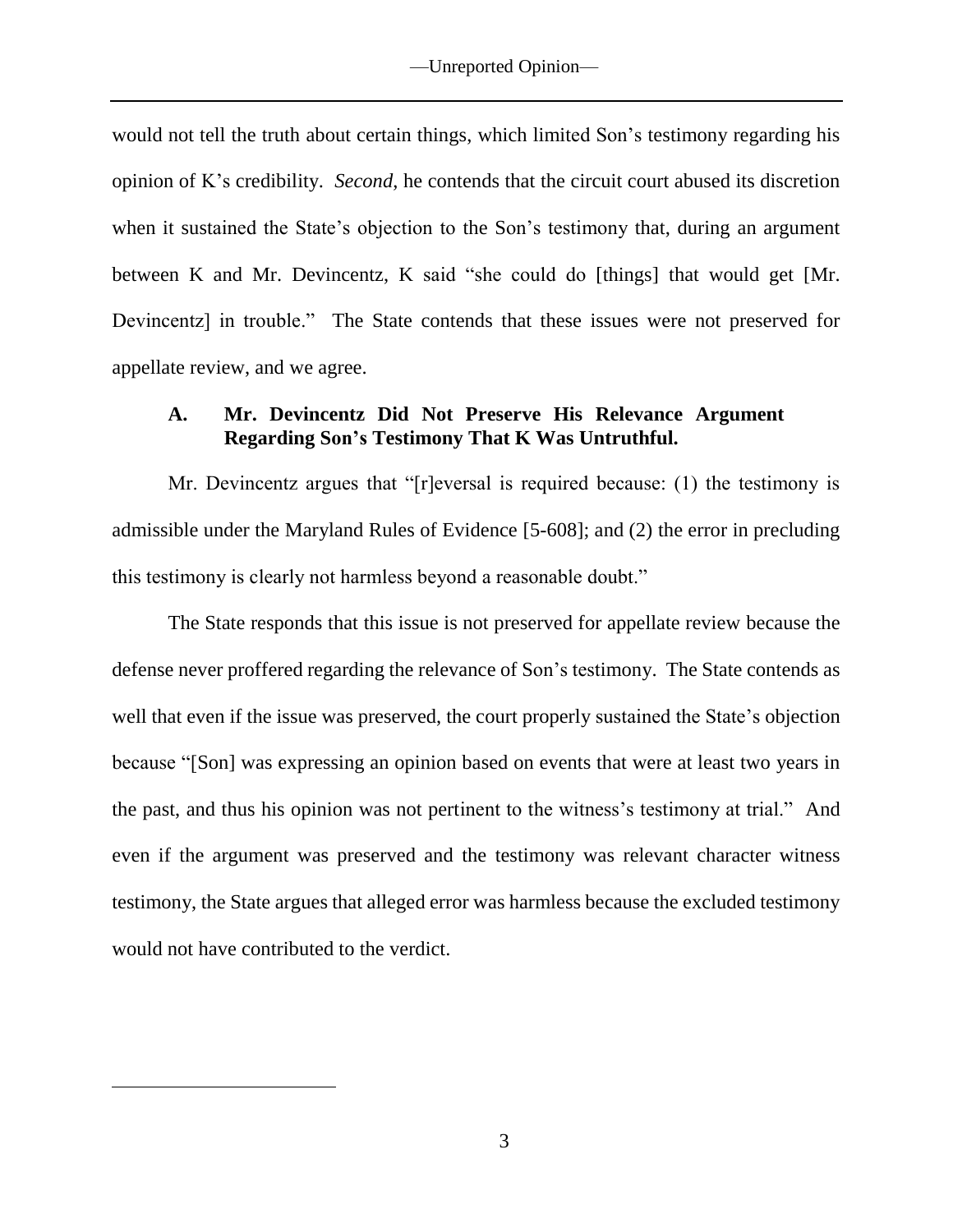We agree with the State that Mr. Devincentz did not preserve for appellate review his contention that Son's excluded character testimony, that K "would not tell the truth about certain things," was relevant. To preserve an issue for review, the proponent must make a proffer of the substance and relevance of the evidence at issue. *Merzbacher v. State*, 346 Md. 391, 416 (1997) ("Ordinarily, a *formal proffer* of the contents and relevancy of the excluded evidence must be made in order to preserve for review the propriety of the trial court's decision to exclude the subject evidence.") (emphasis added) (citations omitted). Generally, an issue will not be reviewed "unless it plainly appears by the record to have been raised in or decided by the trial court." Md. Rule 8-131(a). And with character testimony, the witness must have an adequate basis on which to form and offer his opinion about the defendant's character. MD. CODE ANN., CTS. & JUD. PRO. § 9-115 (2013 Repl. Vol.).

Mr. Devincentz's counsel sought to elicit—and indeed did elicit—Son's opinion about the victim's truthfulness. But when the State objected and the objection was sustained, the defense made no proffer regarding the relevance of or a basis for the testimony that the circuit court excluded. This is the full extent of the dialogue between the parties and the court:

> [DEFENSE COUNSEL]: I asked you a question about the cell phone situation. Without characterizing how that came up, as a result of that argument, what occurred?

> [SON]: She was unhappy with my father's decision on the argument. And once it was resolved by a third party she was yelling and screaming and saying things that she could do that would get him in trouble.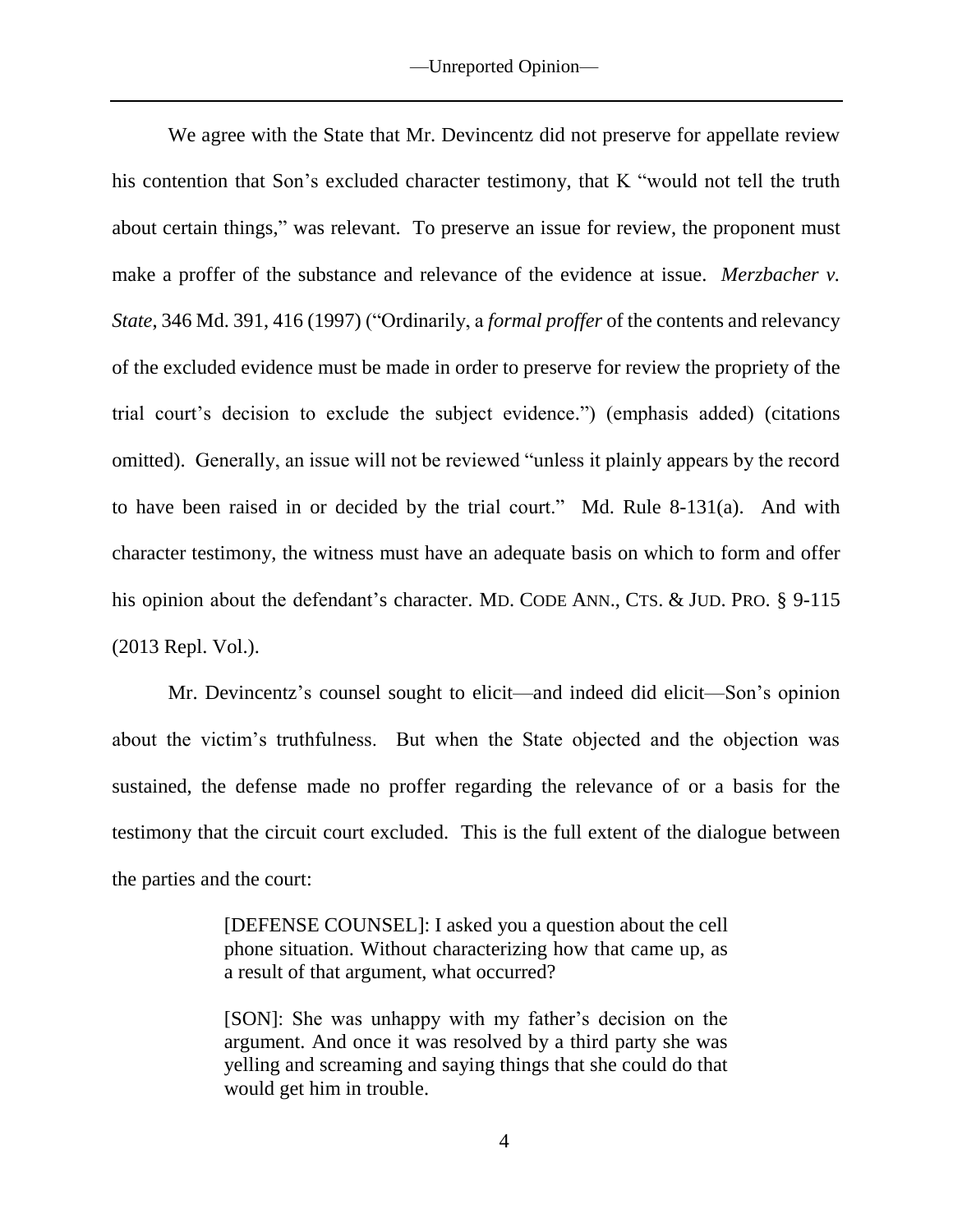[STATE'S COUNSEL]: Objection.

[STATE'S COUNSEL]: Objection.

THE COURT: Sustained.

Without a proffer, the circuit court had no basis on which to rule on the "substance and relevance" of the testimony. *See Conyers v. State*, 354 Md. 132, 164 (1999). There is an exception to the principle: where the record demonstrates clearly what the testimony would have established if it had been admitted, the error can be considered preserved if "the tenor of the questions and the replies they were designed to elicit is clear[.]" *Peregoy v. Western Md. Ry. Co.*, 202 Md. 203, 209 (1953). But this exchange does not qualify because the relevance of a question about a fight over a cell phone is far from obvious in this sexual assault case, especially where the questioning was not offered to prove bias or a motive to make a false claim.

# **B. Mr. Devincentz Did Not Preserve His Arguments Regarding Son's Testimony That K Could "Get [Mr. Devincentz] In Trouble."**

Similarly, the circuit court sustained an objection by the State after Son testified that, during an argument "over a cell phone," K reacted by "screaming and saying things that she could do that would get [Mr. Devincentz] in trouble." Mr. Devincentz contends that the circuit court abused its discretion in refusing to admit this testimony because it was relevant to show K's bias and not to prove the truth of the matter asserted. Alternatively, he argues that even if the statement is hearsay, it is directly covered by the "Then Existing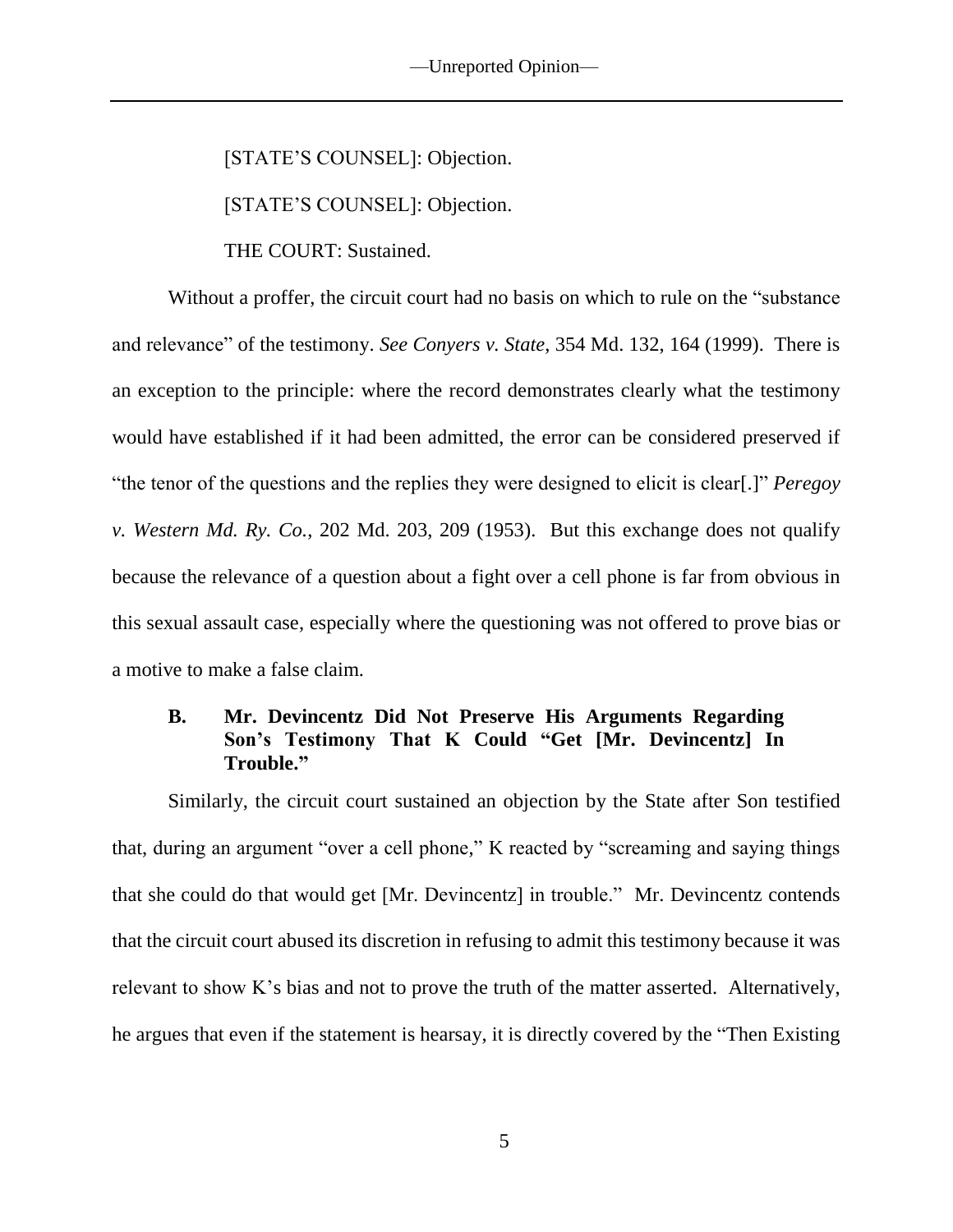Mental, Emotional, or Physical Condition" exception to the hearsay rule set forth in Maryland Rule  $5-803(b)(3).<sup>2</sup>$ 

The State counters that Mr. Devincentz's arguments are not preserved for appellate review, but that even if they are, the statement is hearsay that doesn't qualify for any exception. And if the statement were to surmount those hurdles, the State argues, the circuit court properly sustained the objection because K's statement neither showed bias nor was relevant to her sexual assault allegations.

We agree that these arguments aren't preserved. Once the trial court sustained the objection, the defense, as the party offering the evidence, bore the responsibility to make a proffer explaining why, as Mr. Devincentz argues now, the statement wasn't hearsay and was relevant. *Convyers*, 354 Md. at 164. If anything, an attempt to invoke this more unusual hearsay exception requires more than the usual degree of specificity, since a court is less likely to understand that it might be at issue:

> Rule  $5-803(b)(3)$  ... is one of the more esoteric of the hearsay exceptions. We have serious doubt that a trial judge should be deemed guilty of error for not having delved *sua sponte* into its

 $\overline{a}$ 

<sup>&</sup>lt;sup>2</sup> Maryland Rule 5-803(b)(3) provides:

Then Existing Mental, Emotional, or Physical Condition. A statement of the declarant's then existing state of mind, emotion, sensation, or physical condition (such as intent, plan, motive, design, mental feeling, pain, and bodily health), offered to prove the declarant's then existing condition or the declarant's future action, but not including a statement of memory or belief to prove the fact remembered or believed unless it relates to the execution, revocation, identification, or terms of declarant's will.